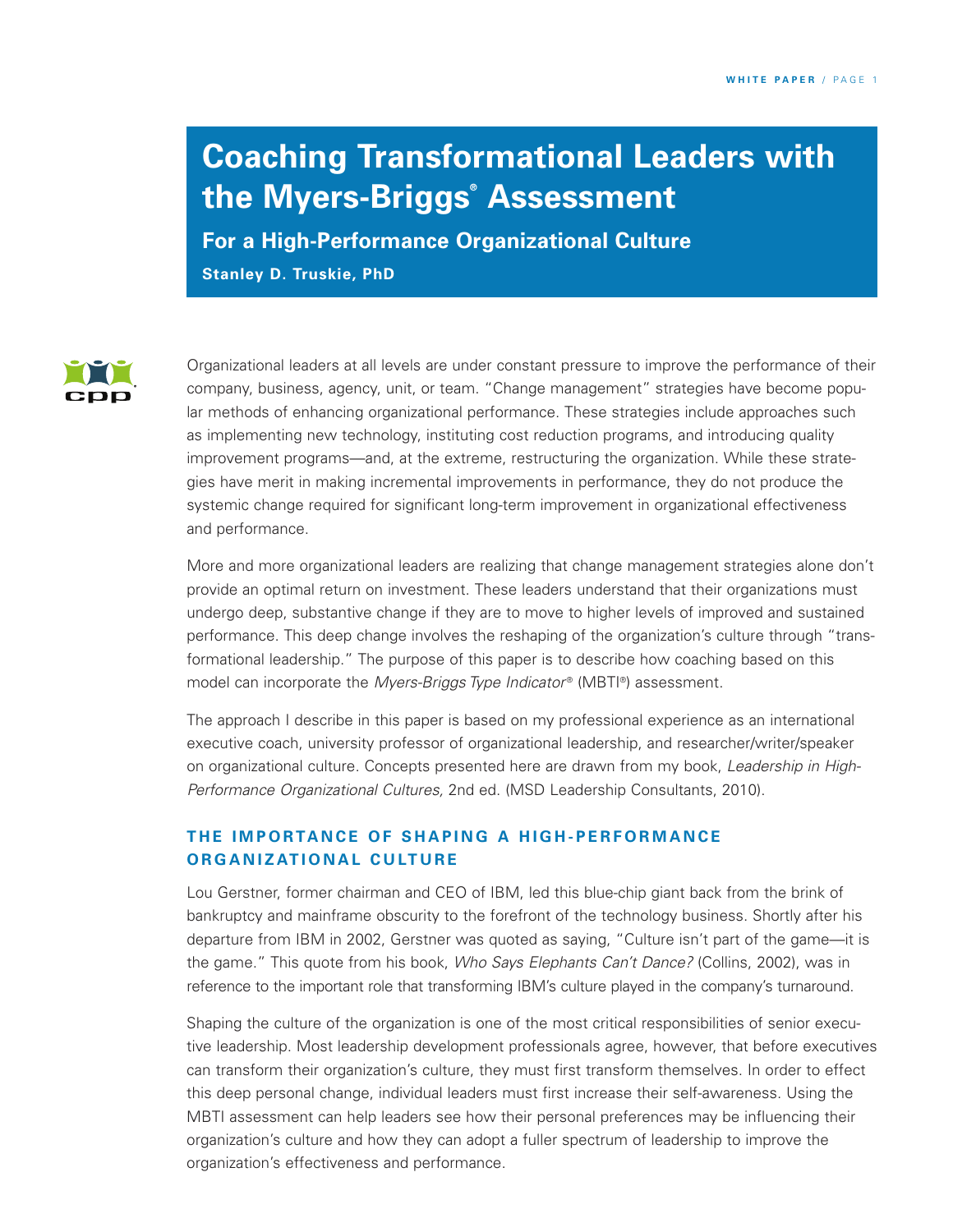### **THE L4 STRATEGY MODEL**

Most leaders struggle with attempting to create the right culture within their organization. The L4 Strategy Model can help. This research-based model can easily be used in conjunction with the MBTI assessment to help leaders understand the importance of organizational culture and the powerful impact they, as leaders, can have on building a performance-enhancing culture that will attain superior results.

The L4 Strategy Model comprises four cultural patterns, briefly described below, that have been correlated with effective organizational performance.

- **Cooperation cultural pattern:** Emphasizes the organization's values; positive elements include cooperation, teamwork, sharing, diversity, and collaborative problem solving.
- **Inspiration cultural pattern:** Emphasizes the importance of treating people as individuals who desire meaning in their job and in their life; positive elements include job challenge, engagement, recognition, career planning, and training and development that enhance worker motivation and inspiration.
- **Achievement cultural pattern:** Emphasizes the need to achieve excellent organizational performance; positive elements include discovery, innovation, competition, being the best, and striving for excellence.
- **Consistent cultural pattern:** Emphasizes the need for discipline throughout the organization in order to obtain consistent results; positive elements include order, rules, standardization, planning, follow-through, and measurement.

The figure below illustrates how the four cultural patterns of the L4 Strategy Model, when integrated into an organization's culture in a balanced fashion, contribute to the organization's effectiveness and ultimately enhance its performance.



**The L4 Strategy Model**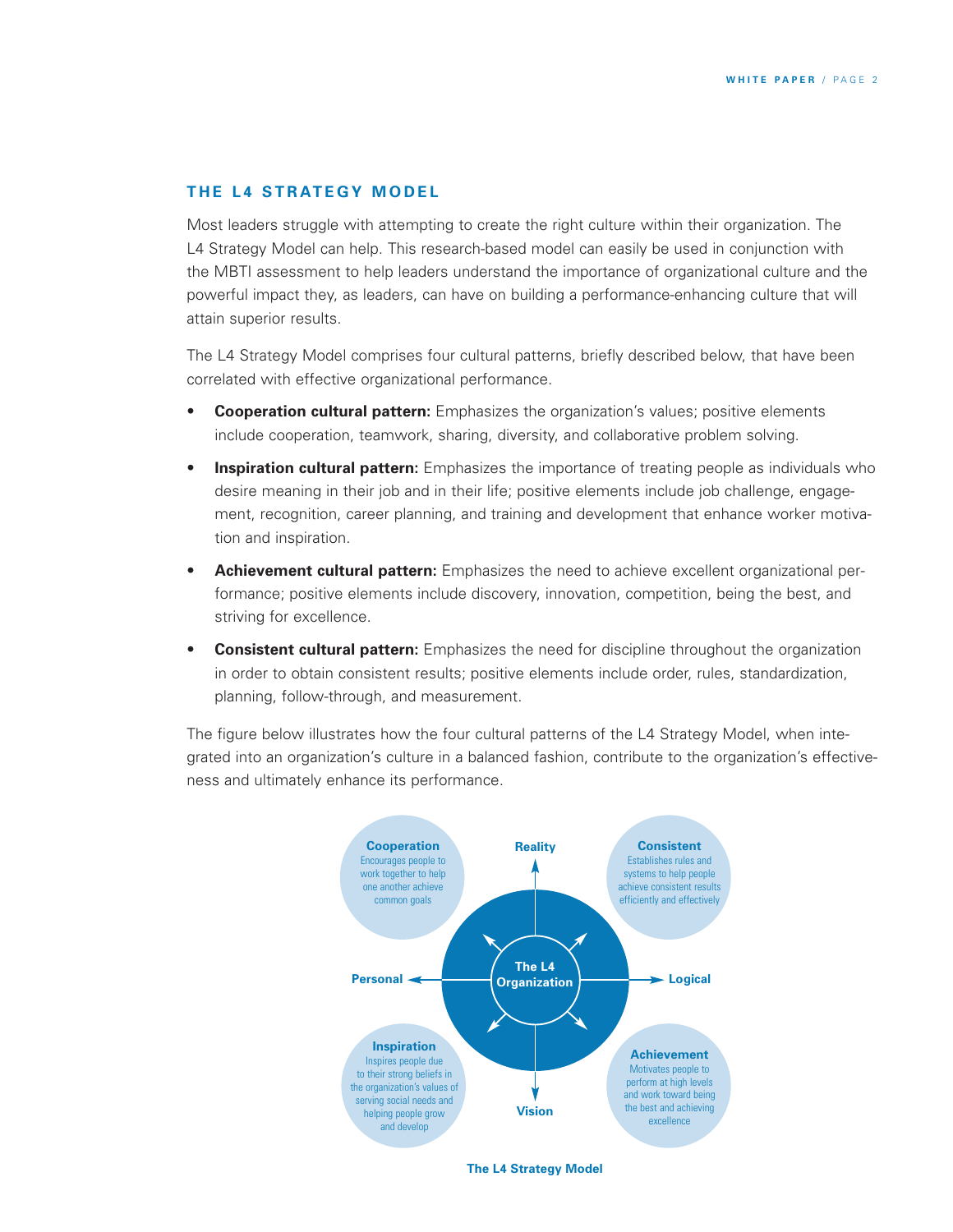The challenge facing leaders is how to understand, adopt, and apply the strategy of shaping an optimally balanced culture within their organization.

## **USING THE MBTI® ASSESSMENT TO HELP LEADERS SHAPE AN OPTIMALLY BALANCED ORGANIZATIONAL CULTURE**

Exploring one's thought-processing system is important, especially for leaders, because one's assumptions are strongly influenced by the structure of the human consciousness. Swiss psychiatrist Carl Jung developed and expanded this theory early in the twentieth century. According to Jung, human beings are born with certain preferences for using their mind in different ways. Jung believed that although all individuals have the capability to process (i.e., take in, organize, and retrieve) information, there are natural inborn differences in the ways they use this capability.

Isabel B. Myers and Katherine Briggs expanded on Jung's concepts and developed an instrument to help people identify their Jungian preferences. Their instrument, the *Myers-Briggs Type Indicator*® (MBTI®) assessment, provides a structured, systematic way of recognizing individual differences and, further, helps leaders understand how their individual preferences affect their leadership style. During the past 20 years, the MBTI assessment has been extensively and effectively used in leadership and management development.

The MBTI instrument helps people determine their preferences on four pairs of opposites, called *dichotomies:*

- Extraversion (E) or Introversion (I)—where you focus your attention and get energy
- Sensing (S) or Intuition (N)—how you take in information
- Thinking (T) or Feeling (F)—how you make decisions
- Judging (J) or Perceiving (P)—how you deal with the outer world

An individual's four preferences—one preference from each dichotomy, denoted by its letter combine to yield one of sixteen possible personality types (e.g., ESTJ, INFP, etc.). Each type is equally valuable, and an individual inherently belongs to one of the sixteen types.

The MBTI assessment is an excellent tool for coaching leaders and helping them understand how their individual preferences influence the way they shape the culture of their organization. While leaders benefit from gaining an awareness of all four of their MBTI preferences relative to their leadership style, their preferences on the middle two dichotomies, Sensing–Intuition (S–N) and Thinking–Feeling (T–F), are particularly telling in regard to the cultural pattern they tend to favor most. The preferences on these two dichotomies can be paired in four possible ways, as shown below. People with these preferences tend to have the following characteristics:

- Sensing and Feeling (SF)—sympathetic and friendly
- Sensing and Thinking (ST)—practical and analytical
- Intuition and Feeling (NF)—insightful and enthusiastic
- Intuition and Thinking (NT)—logical and analytical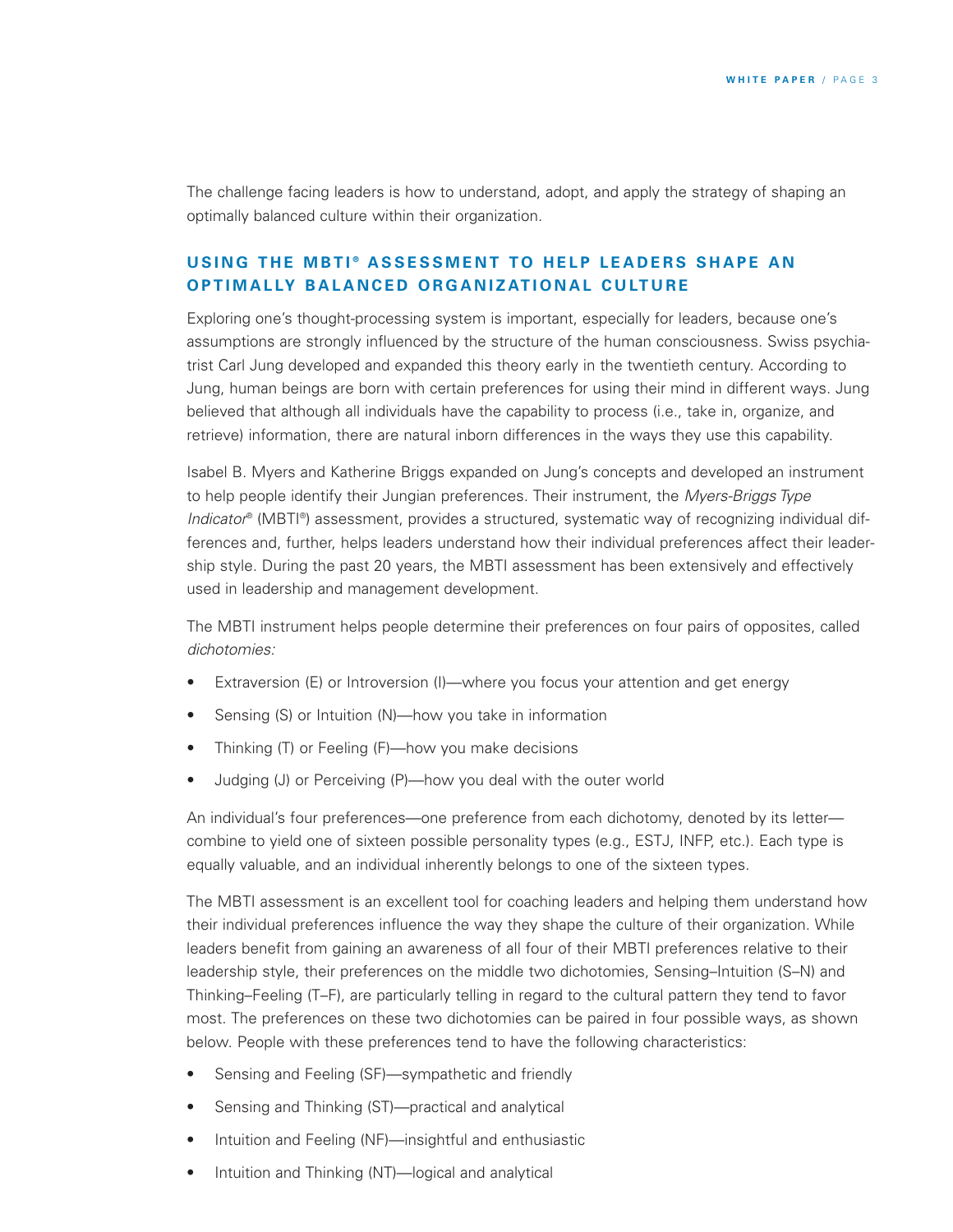All of these preference combinations have merit relative to positive qualities of a leader. Each combination also has a corresponding preferred cultural pattern. So, in essence, every leader will tend to favor one of the four cultural patterns, as follows:

- **SF leaders** tend to favor the **Cooperation** cultural pattern
- **ST leaders** tend to favor the **Consistent** cultural pattern
- **NF leaders** tend to favor the **Inspiration** cultural pattern
- **NT leaders** tend to favor the **Achievement** cultural pattern



#### THE POTENTIAL BLIND SPOTS ASSOCIATED WITH A LEADER'S **PREFERRED CULTURAL PATTERN**

Leaders who highly favor a preferred cultural pattern run the risk of overemphasizing that pattern to the extent that the organization becomes unbalanced, leaning toward that pattern. For example, an **SF** leader who highly favors the **Cooperation** cultural pattern will tend to focus on creating a culture that is warm, friendly, empathetic, caring, and collaborative. This leader may create a "country club" type of organization that lacks the important positive elements of the other three cultural patterns, thus creating an unbalanced culture that diminishes the organization's effectiveness and ultimately lowers its performance. Listed below are some of the possible negative outcomes of leaders overemphasizing their favored cultural pattern.

| An overemphasis on       | May create an organization that is                 |
|--------------------------|----------------------------------------------------|
| Cooperation (SF leaders) | Managed by committee, directionless, unaccountable |
| Inspiration (NF leaders) | "Clubby," low performing, undisciplined            |
| Achievement (NT leaders) | Cold, indifferent, blindly ambitious               |
| Consistent (ST leaders)  | Controlling, autocratic, political                 |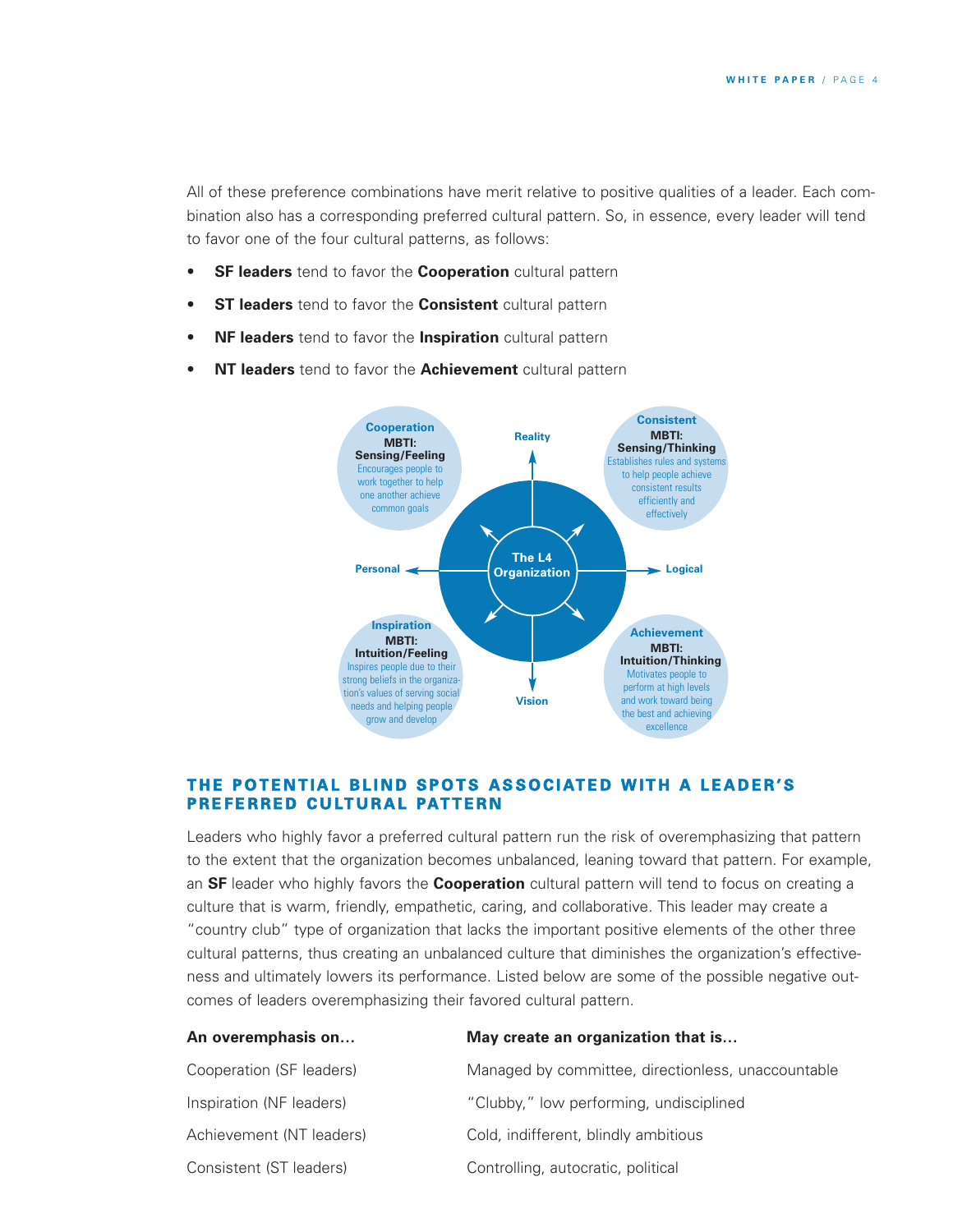When a leader has clear preferences on one of the preference combinations discussed above (in our example, SF), he or she likely favors the corresponding cultural pattern (in the example, Cooperation) to the point of overlooking important positive elements associated with the other three cultural patterns. So, in our example, the SF leader may overlook and disregard the importance of Consistent elements, such as rules, regulations, and control, to the point that these qualities are virtually nonexistent, thus creating an organization that lacks the discipline to perform consistently at a high level. Making the leader aware of this in the early stages of the coaching process is the first step in helping him or her reach "full-spectrum" leadership, implying the awareness of the full range of positive elements in all four cultural patterns.

#### **THE IMPORTANCE OF BALANCE**

High-performing companies such as Southwest Airlines, Nucor Corporation, Levi Strauss & Co., BMW, and IBM have one important thing in common: They have the desire and drive to continually improve their organizational culture and strive for optimal balance.

The executives who lead these high-performing companies are willing to adopt seemingly opposing values that in actuality complement each other. Furthermore, they believe that these opposing values are bound together as parts of a whole—for example, superior quality and lower costs are equally important, and one is not sacrificed at the expense of the other.

Conversely, I have discovered that companies with an unbalanced organizational culture tend to be underperformers who struggle to survive and in many cases go out of business. Enron is a good example of a company with an unbalanced, achievement-oriented culture. Accounts of the company during its rapid rise indicate the culture was focused on winning, achieving, growing, and succeeding—at any cost, even if it meant acting unethically and illegally.

## **IMPLICATIONS FOR COACHING LEADERS TO TRANSFORM THEIR ORGANIZATION'S CULTURE**

One of the most important lessons for those coaching leaders is this: Leaders must first transform themselves and then begin to transform their organization's culture. The process of assessment for self-awareness aids client leaders in fully understanding how their preferences influence the way they shape the culture of their organization. The L4 Strategy Model can be used in conjunction with the MBTI assessment to help leaders transform and adapt to ensure that they are reshaping their culture in a manner conducive to improved organizational effectiveness and performance. So, essentially the leadership coach's mission is twofold: first, to help the client leader transform himor herself and, second, to help the client transform and shape the culture of his or her organization.

Here are some guidelines to consider throughout the coaching process:

**Conduct a thorough orientation with your leader client.** As a first step, spend enough time with your client to explain your entire coaching process: the steps involved; the assessment tools you plan to use, including the MBTI instrument and the feedback process; the timeline; your coaching approach; and confidentiality issues. Answer any questions your client may have and get his or her permission before you move forward in the coaching process.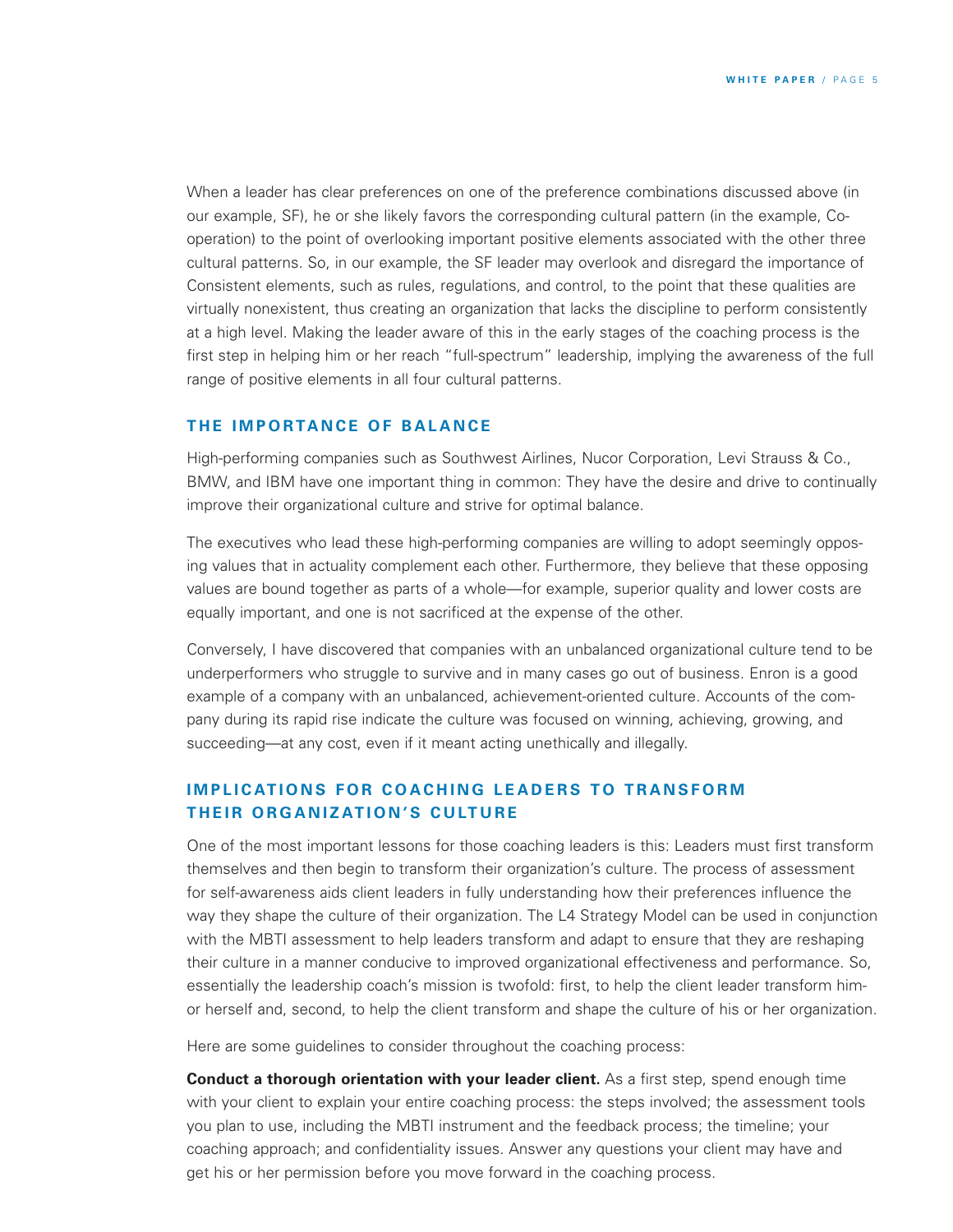**Fully prepare your leader client.** Do not assume that your leader client will just go with the flow as you move through your coaching process. Your client must thoroughly understand the L4 Strategy Model and the MBTI instrument (including the importance of the proper mind-set), and how the two combined can help him or her gain the self-awareness needed to achieve fullspectrum leadership. In addition, be sure to explain the theory behind, and the purpose of, any other assessment tools to be used, such as a 360-degree instrument. Too often, practitioners have clients complete assessment tools without first fully explaining the purpose of the tools and the theory behind their use. Clients must fully understand the purpose, reliability, validity, confidentiality issues, and anticipated outcomes of any personality/psychological instrument they are asked to complete. This is a moral and ethical professional imperative.

Administer the assessment(s). After the leader client fully understands the concepts associated with the MBTI assessment, the L4 Strategy Model, and any other assessment tools you will be using, have the client complete the instrument(s) following test administration protocol.

**Conduct a thorough feedback session.** Schedule enough time for the feedback session—including, for the MBTI assessment, a type verification session. Erring on the side of scheduling too much time is much better than allowing too little time and being rushed. Also, make sure the feedback session is conducted in a private area void of possible disruptions and distractions. The session should include both oral and written feedback. After presenting the feedback orally, it is important that the client receive a written version to review following the feedback session. In conducting the portion of the feedback relative to the MBTI assessment/L4 Strategy Model, here are important steps to follow:

- 1. Point out the client's results on the middle two dichotomies of the MBTI assessment indicating one of the four preference combinations: SF, ST, NF, or NT. Review the positive qualities of that preference combination relative to their positive contributions to effective leadership according to the L4 Strategy Model.
- 2. Review the L4 Strategy Model and discuss the client's MBTI preferences, and point out the cultural pattern leaders with those preferences tend to favor. Discuss again the positive elements of that particular cultural pattern, then discuss how an overemphasis on that favored cultural model could lead to an unbalanced culture and explain how that could affect organizational effectiveness and performance.
- 3. Review the positive elements of the other three cultural patterns and the possibility that the client might be disregarding them by overemphasizing his or her preferred cultural pattern. Remember, you are only *suggesting,* not asserting that the client is disregarding these positive elements. If you assert that the client is disregarding these other positive elements, you may make the client defensive and perhaps move him or her into a state of denial.
- 4. Ask for some immediate response from the client relative to the feedback. Point out that there will be time for deeper reflection following the feedback, but getting an initial reaction will yield some important information regarding the client's level of acceptance relative to the assessment results and feedback.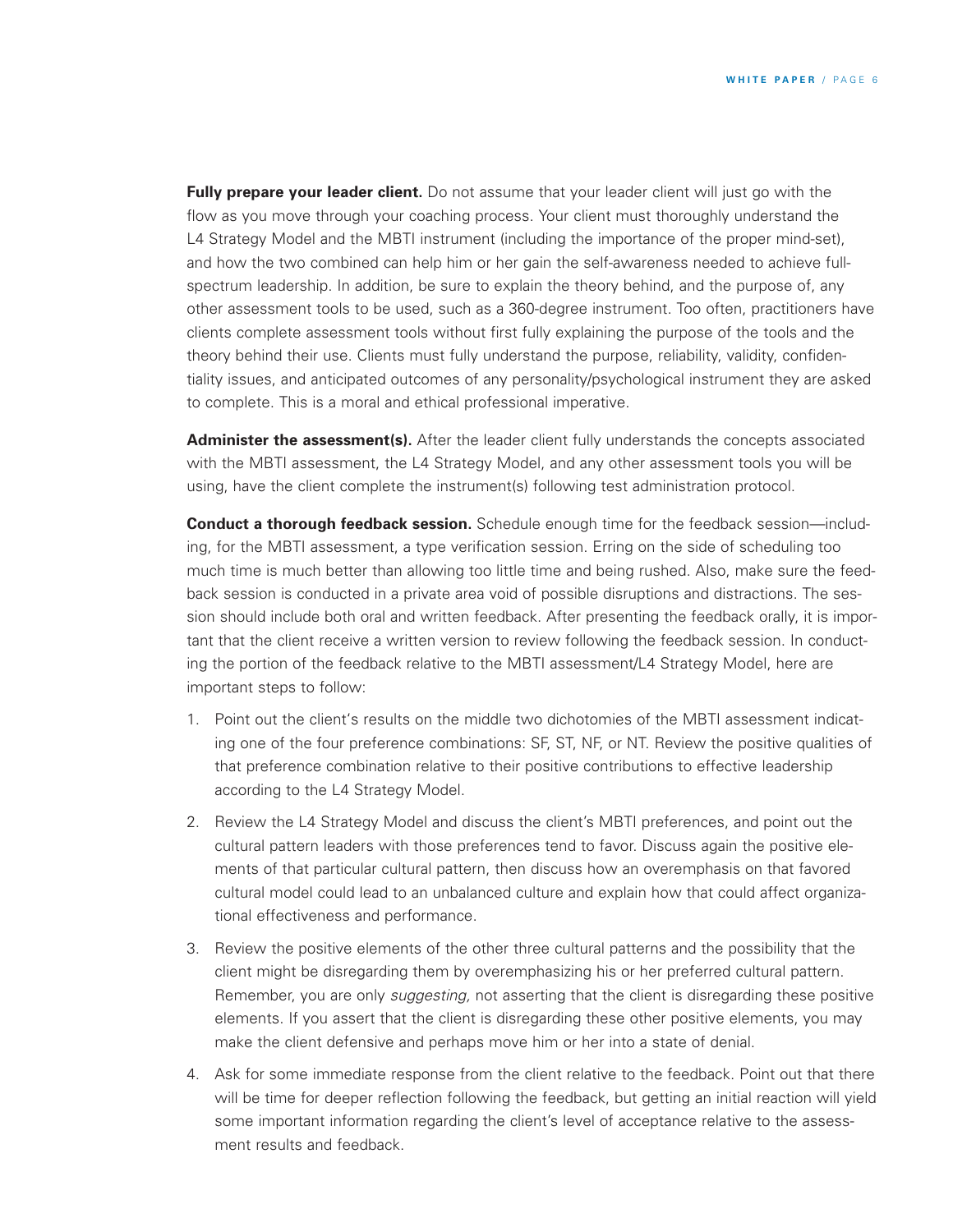- 5. Schedule a follow-up session to begin to jointly design a personal development plan upon which your coaching will be based. Successfully changing leadership behaviors and implementing leadership actions usually takes at least 6–8 months. The client should be encouraged to reflect on the feedback and come prepared to begin working on the personal development plan.
- 6. Ask the client to think about behaviors he or she could adopt and actions he or she could implement to integrate the positive elements of the less-favored preferences/cultural patterns identified in the feedback.

**Jointly prepare a development plan.** The information from the feedback provides the foundation for preparing a development plan. It is extremely important that the client participate in the preparation of the plan in order to ensure his or her commitment to the goals and objectives of the plan. Essentially, the plan should consist of two primary parts: behaviors and actions.

- **Identify leadership behaviors.** Modeling behavior is what leadership is all about, but the key question is, what behaviors should be modeled? ST leaders tend to favor the Consistent cultural pattern and thus may ignore positive elements of the other patterns. For example, an ST leader may be overlooking and not practicing important behaviors that reinforce the positive elements of the Cooperation cultural pattern, such as caring, sharing, collaboration, and teamwork. So the goal should be to identify the behaviors that reinforce these positive elements. The following are examples of behaviors that the leadership coach and the ST client could discuss and consider as potential parts of the leader's repertoire of behaviors, if they are not already included:
	- Help peers/direct reports by sharing competencies and information
	- Frequently initiate informal or casual contacts with associates to build rapport
	- Genuinely value others' input and expertise, and invite members of the team to participate in and contribute during team meetings
	- Seek input and opinions from peers/coworkers in making decisions

The key is to identify and agree on these full-spectrum behaviors and develop a plan for implementing them, including strategies, timelines, and a method for measuring results.

**Identify leadership actions.** Leadership behaviors contribute to shaping a culture. However, behaviors alone will not transform an organization's culture. Processes and mechanisms must be implemented to supplement full-spectrum leadership behaviors and support the integration of positive elements of all four cultural patterns. These processes and mechanisms (actions) include policies, procedures, and practices that become an integral part of the organization's operating plan. The nature of these actions varies according to the organizational level of the leader. For example, if the ST leader from the above example serves in a high-level corporate position, he or she may advance a corporate initiative to implement a plan to physically arrange offices and work areas so that employees can easily collaborate and work in teams on a daily basis. On the other hand, the ST leader serving at a lower level may establish and implement teamwork guidelines for groups to follow in meeting to work on tasks or problems.